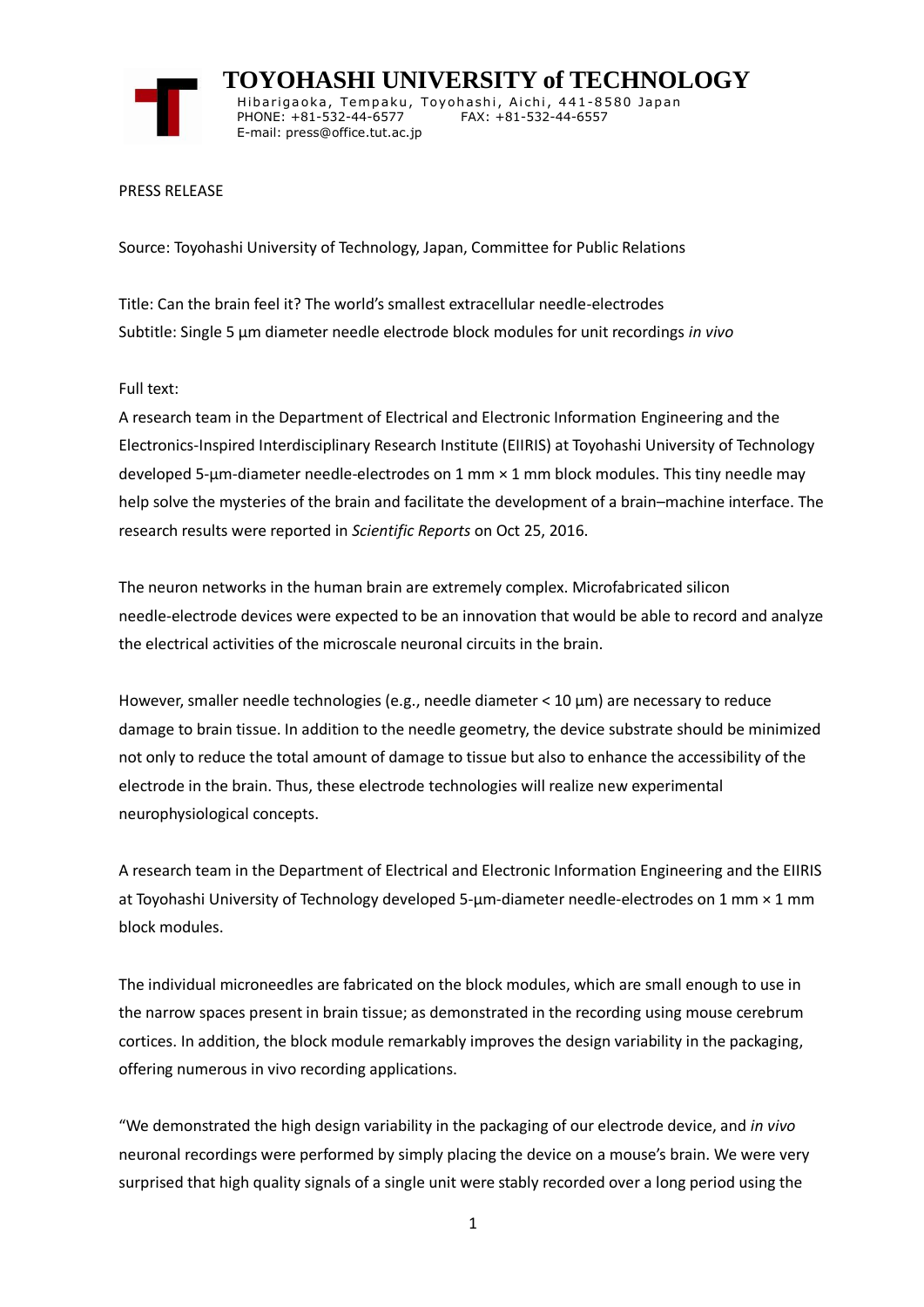

 **TOYOHASHI UNIVERSITY of TECHNOLOGY** Hibarigaoka, Tempaku, Toyohashi, Aichi, 441-8580 Japan PHONE: +81-532-44-6577 FAX: +81-532-44-6557 E-mail: press@office.tut.ac.jp

5-μm-diameter needle," explained the first author, Assistant Professor Hirohito Sawahata, and co-author, researcher Shota Yamagiwa.

The leader of the research team, Associate Professor Takeshi Kawano said: "Our silicon needle technology offers low invasive neuronal recordings and provides novel methodologies for electrophysiology; therefore, it has the potential to enhance experimental neuroscience." He added, "We expect the development of applications to solve the mysteries of the brain and the development of brain–machine interfaces."

## Funding agency:

This work was supported by Grants-in-Aid for Scientific Research (S) (No. 20226010), (A) (No. 25249047, No. 26242088), for Young Scientist (A) (No. 26709024), the PRESTO Program from JST, and Strategic Advancement of Multi-Purpose Ultra-Human Robot and Artificial Intelligence Technologies program from NEDO. Rika Numano was also supported by a Grant-in-Aid for Scientific Research (C) (No. 24590350), the Asahi Glass Foundation, and the Takeda Science Foundation.

## Reference:

Hirohito Sawahata, Shota Yamagiwa, Airi Moriya, Teo Dong Sheng, Hideo Oi, Yoriko Ando, Rika Numano, Makoto Ishida, Kowa Koida, and Takeshi Kawano (2016). Single 5 μm diameter needle electrode block modules for unit recordings in vivo. Scientific Reports. Article first published online: 25th of October 2016 | DOI: 10.1038/SREP35806

Further information

Toyohashi University of Technology 1-1 Hibarigaoka, Tempaku, Toyohashi, Aichi Prefecture, 441-8580, JAPAN Inquiries: Committee for Public Relations E-mail: press@office.tut.ac.jp

Toyohashi University of Technology founded in 1976 as a National University of Japan is a research institute in the fields of mechanical engineering, advanced electronics, information sciences, life sciences, and architecture.

Website[: http://www.tut.ac.jp/english/](https://www.tut.ac.jp/english/)